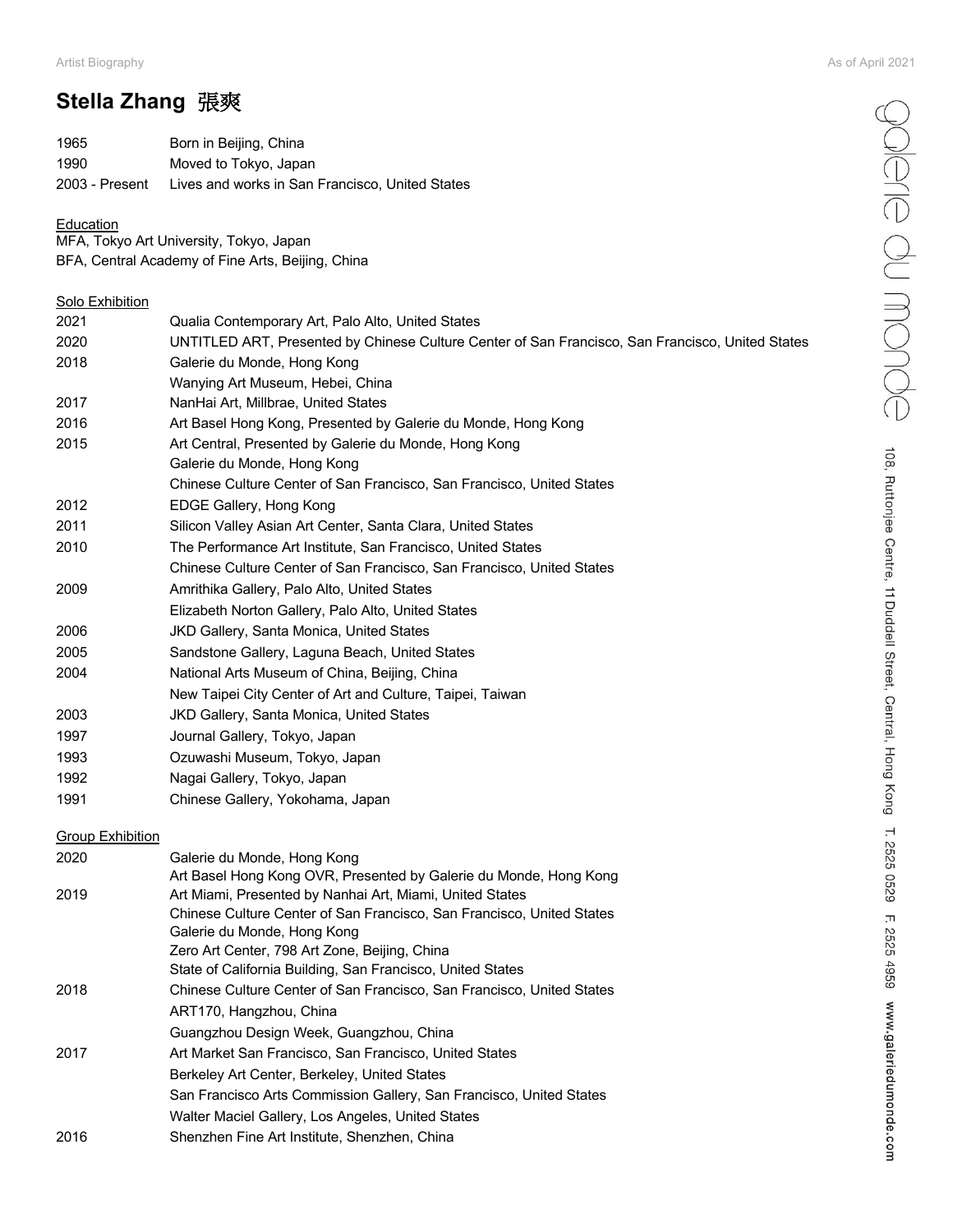poleire du monde

108, Ruttonjee Centre, 11 Duddell Street, Central, Hong Kong T. 2525 0529 F. 2525 4959 www.galeriedumonde.com

| 2015 | Art Taipei, Presented by Galerie du Monde, Taipei, Taiwan                  |
|------|----------------------------------------------------------------------------|
|      | ArtInternational Istanbul, Presented by Galerie du Monde, Istanbul, Turkey |
|      | ARC Gallery, Chicago, United States                                        |
| 2014 | Silicon Valley Asian Art Center, Santa Clara, United States                |
| 2013 | Urban Studio, Miami, United States                                         |
|      | SOMArts, San Francisco, United States                                      |
|      | Hilton Orange County, Costa Mesa, United States                            |
|      | Guangdong Museum of Art, Guangdong, China                                  |
| 2012 | Stanford University, Stanford, United States                               |
|      | Chinese Culture Center of San Francisco, San Francisco, United States      |
|      | ARENA 1 Gallery, Santa Monica, United States                               |
| 2011 | EMG Shanghai, Shanghai, China                                              |
|      | Stanford University, Stanford, United States                               |
|      | Yerba Buena Center for the Arts, San Francisco, United States              |
| 2010 | A.I.R. Gallery, New York, United States                                    |
|      | Alameda Museum, Alameda, United States                                     |
|      | Central Academy of Fine Arts Art Museum, Beijing, China                    |
| 2008 | Beijing World Art Museum, Beijing, China                                   |
| 2007 | Kuandu Museum of Fine Arts, Taipei, Taiwan                                 |
| 2002 | 28 <sup>th</sup> Spring Souga Exhibition, Tokyo, Japan                     |
| 2001 | Matsuzakaya Gallery, Tokyo, Japan                                          |
| 2000 | Matsuzakaya Gallery, Tokyo, Japan                                          |
| 1999 | Tobu Gallery, Funabashi, Japan                                             |
| 1998 | Matsuzakaya Gallery, Tokyo, Japan                                          |
| 1996 | Onward Gallery, Tokyo, Japan                                               |
| 1989 | Central Academy of Fine Arts Museum, Beijing, China                        |
|      |                                                                            |

#### Awards and Recognitions

| 2020        | Fleishhacker Foundation Eureka Fellowship Program Nominated Artist 2020-2022                    |
|-------------|-------------------------------------------------------------------------------------------------|
| 2019        | Tosa Studio Award Nomination                                                                    |
| 2016 - 2017 | Artist-in-Residence at Stanford University, Stanford, United States                             |
| 2016        | Fleishhacker Foundation Eureka Fellowship Program Nominated Artist 2017-2019                    |
| 2014        | Joan Mitchell Foundation Grant Program Nomination                                               |
| 2013        | Fleishhacker Foundation Eureka Fellowship Program Nominated Artists 2014-2016                   |
| 2010        | Fleishhacker Foundation Eureka Fellowship Program Nominated Artists 2011-2013                   |
|             | XianRui Artist Excellence of The Year, Chinese Culture Foundation, San Francisco, United States |
| 2002        | First Prize, 18 <sup>th</sup> Fine Arts Tama Exhibition, Machida, Japan                         |
| 1995        | Highest Honor, 32 <sup>nd</sup> Asian Modern Fine Arts Exhibition, Tokyo, Japan                 |
| 1994        | New Man's Prize, Fine Art Exhibition of Graduate Students, Tokyo, Japan                         |
| 1990        | Frist Prize, Exhibition of Chinese Cultural Paintings, Tokyo, Japan                             |

### Selected Public Collections

Copelouzos Family Art Museum, Athens, Greece National Art Museum of China, Beijing, China Tan Shin Fine Arts Museum, Tokyo, Japan Xinxiang Museum, Henan, China

### **Teaching**

| 2018 - 2019    | Guest professor at the Central Academy of Fine Arts, Beijing, China |
|----------------|---------------------------------------------------------------------|
| 2016 - 2017    | Guest professor at Stanford University, Stanford, USA               |
| 2008 - Present | Instructor at Pacific Art League, Palo Alto, USA                    |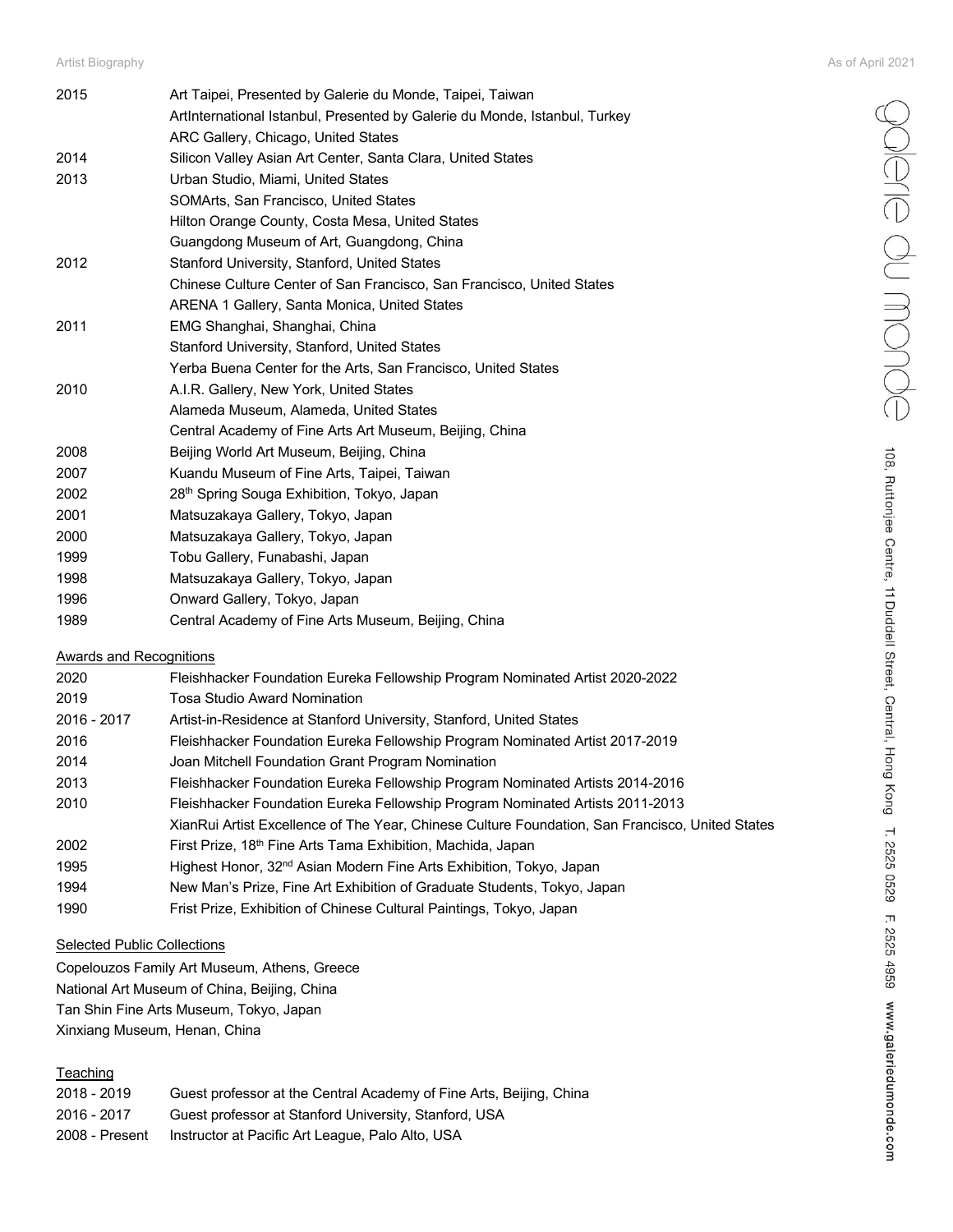# **Stella Zhang** 張爽

| 1965    | 出生於中國北京      |
|---------|--------------|
| 1990    | 移居日本東京       |
| 2003 至今 | 生活和工作於居美國舊金山 |

#### 學歷

中國北京中央美術學院藝術學士畢業

日本東京藝術大學日本畫科大學院藝術碩士畢業

| 個展<br>2021 |                                        |
|------------|----------------------------------------|
| 2020       | UNTITLED ART, 舊金山中華文化中心項目, 舊金山, 美國     |
| 2018       | 世界畫廊,香港                                |
|            | 萬營藝術空間,河北,中國                           |
| 2017       | 南海藝術中心,米爾布雷,美國                         |
| 2016       | 巴塞爾藝術展香港展會,世界畫廊項目,香港                   |
| 2015       | Art Central 藝術博覽會,世界畫廊項目,香港            |
|            | 世界畫廊,香港                                |
|            | 舊金山中華文化中心,舊金山,美國                       |
| 2012       | 不一藝術,香港                                |
| 2011       | 硅谷亞洲藝術中心,聖克拉拉,美國                       |
| 2010       | The Performance Art Institute, 舊金山, 美國 |
|            | 舊金山中華文化中心,舊金山,美國                       |
| 2009       | Amrithika 畫廊, 帕洛阿托, 美國                 |
|            | Elizabeth Norton 畫廊, 帕洛阿托, 美國          |
| 2006       | JKD 畫廊, 聖塔莫尼卡, 美國                      |
| 2005       | Sandstone 畫廊,拉古納海灘,美國                  |
| 2004       | 中國美術館,北京,中國                            |
|            | 新北市藝文中心,台北,台灣                          |
| 2003       | JKD 畫廊, 聖塔莫尼卡, 美國                      |
| 1997       | 美術佳那露畫廊,東京,日本                          |
| 1993       | 小津和紙博物館,東京,日本                          |
| 1992       | 永井畫廊,東京,日本                             |
| 1991       | 中國畫廊,橫濱,日本                             |
|            |                                        |
| 群展         |                                        |
| 2020       | 世界畫廊,香港                                |
|            | 巴塞爾藝術展香港展會線上展廳,世界畫廊項目,香港               |
| 2019       | 邁阿密藝術博覽會,南海藝術中心項目,邁阿密,美國               |
|            | 舊金山中華文化中心,舊金山,美國                       |
|            | 世界畫廊,香港                                |
|            | 零藝術中心,798藝術區,北京,中國                     |
|            | State of California 大廈,舊金山,美國          |
| 2018       | 舊金山中華文化中心,舊金山,美國                       |
|            | ART170, 杭州, 中國                         |
|            | 廣州設計周,廣州,中國                            |
| 2017       | 舊金山藝術展,舊金山,美國                          |
|            | 伯克利藝術中心,伯克利,美國                         |
|            | 三藩市藝術委員會畫廊,舊金山,美國                      |
|            | Walter Maciel 畫廊,洛杉磯,美國                |
| 2016       | 深圳畫院,深圳,中國                             |
|            |                                        |